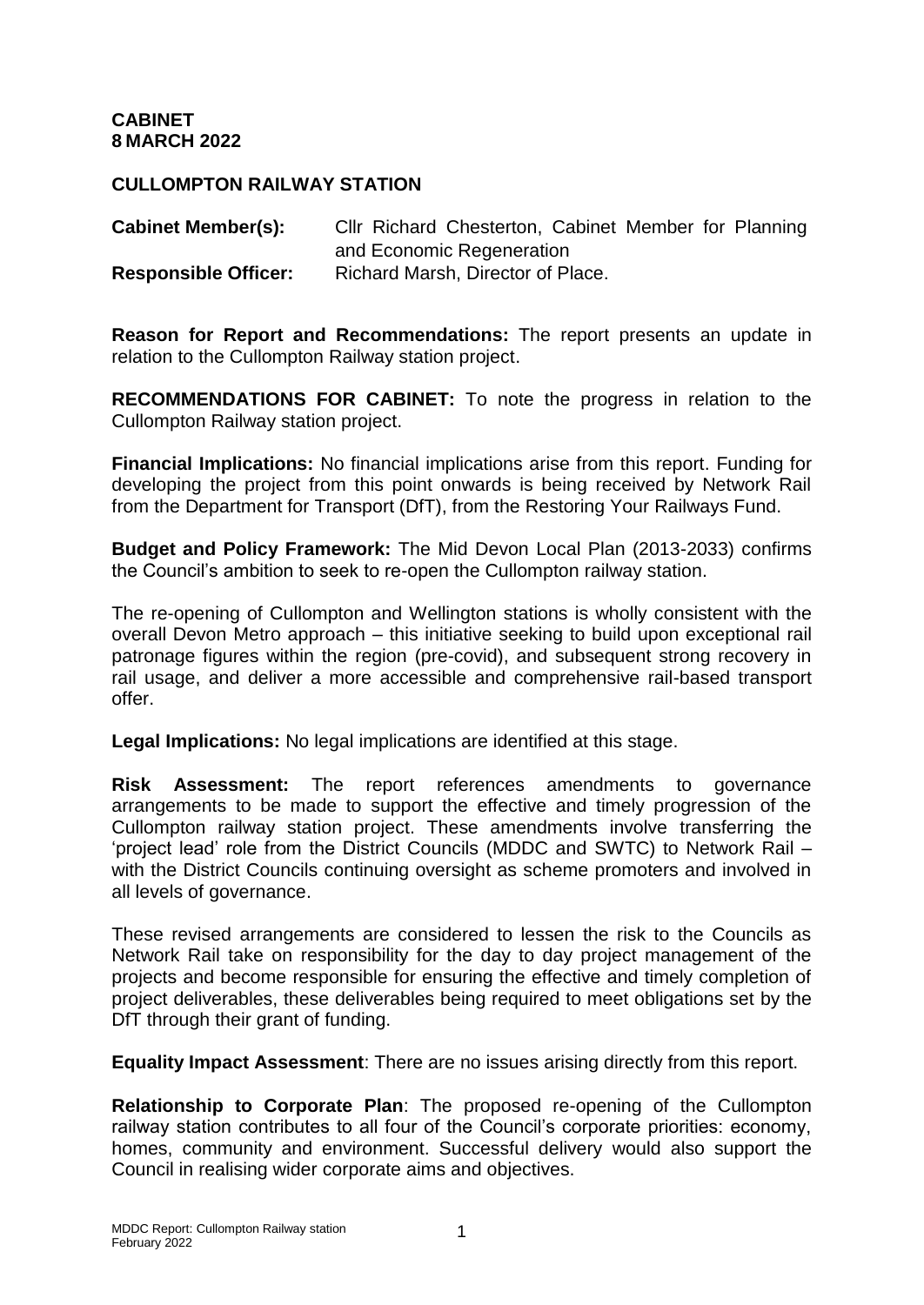**Impact on Climate Change:** The re-opening of the Cullompton railway station is considered to be positive in terms of its impact on climate change: the project offers the scope to encourage a transition ('modal shift') towards rail-travel, which is more sustainable when compared to the use of, and reliance upon, private cars.

Furthermore, given proposals for the garden community at Culm, the re-opening of the railway station should allow the promotion of development which is less reliant upon private car ownership and therefore also more sustainable and accessible.

## **1.0 INTRODUCTION/BACKGROUND**

- 1.1 The Council has a stated ambition to see the re-opening of Cullompton station and this is supported through policy. To that end, the Council has been working in a close and productive partnership with key partners' including Somerset West and Taunton Council (SWTC), the Department for Transport (DfT) and Network Rail (NR).
- 1.2 Further to the last Cabinet report  $(7<sup>th</sup>$  January 2021), significant work has been undertaken in relation to the Cullompton and Wellington stations and the projects have progressed well. Work included the development and submission, in January 2021, of a Strategic Outline Business Case (SOBC) – this SOBC seeking to demonstrate the strong business case associated with the proposed reopening of the stations. The SOBC successfully demonstrated a compelling business case for re-opening and a strong value for money case. Councillors will be aware that this culminated in the confirmation, via the Autumn budget statement, that the Councils had been successful in securing a further £5m of funding (shared between the projects) to progress the Cullompton and Wellington railway station projects. The funding comes from the Restoring Your Railway, Rail Network Enhancements fund.
- 1.3 The further funding will allow the projects to progress at speed, developing a Final Business Case (FBC) and completing PACE 1, 2 and some elements of enabling deliverables. PACE stands for 'Project Acceleration in a Controlled Environment' and is replacing the formerly used 'GRIP' process. PACE seeks to deliver rail projects more quickly, at lower cost and at a higher quality than traditional rail-delivery methodologies.
- 1.4 Clearly, given the partners' desire to expedite the delivery of both Cullompton and Wellington stations, the adoption of the PACE methodology is well suited to the projects.
- 1.5 Given the ambitions that exist around speed of delivery, the complexity and technical knowledge required to deliver rail-based infrastructure projects and the specific technical deliverables to be achieved through next phase of work, the partners agreed that it was timely to review the existing governance arrangements to ensure they are both fit for purpose and maximise efficiency, moving forwards.
- 1.6 Discussions have led to a shared view that some revisions to the current governance arrangements would be desirable and that it is appropriate, given the stage of the project and the future technical work required to be delivered